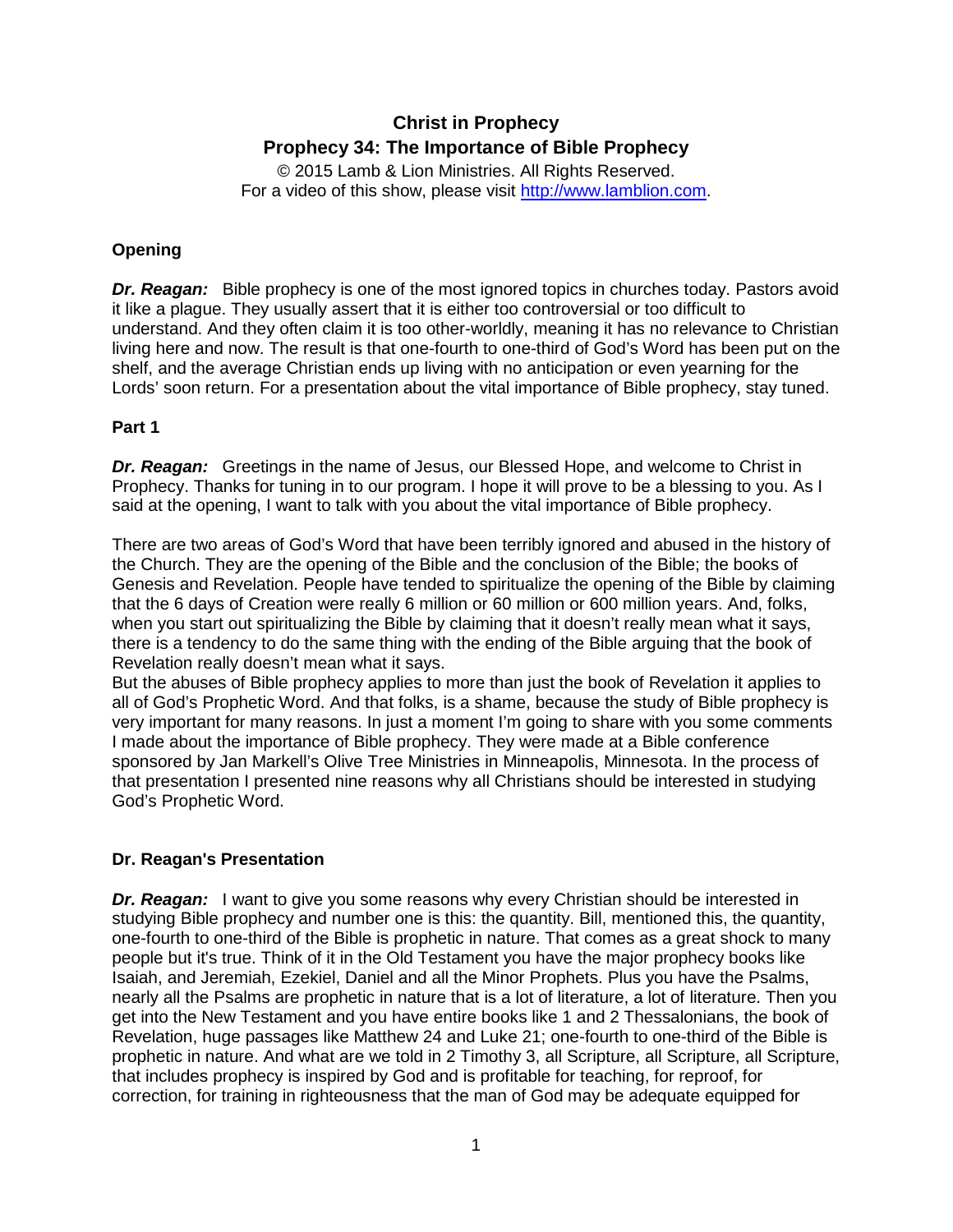every good work. Don't take one-fourth to one-third of God's Word and put it on the shelf, dig into it and study it, it will bless you.

Alright let's take a look at another one here. Another reason to study Bible prophecy is its uniqueness. I don't know if you've ever thought about this or not but fulfilled prophecy is a unique characteristic of the Bible. There is no other book in the world that contains fulfilled prophecies. Did you know for example there's not one fulfilled prophecy in any of the sayings of Confucius or Buddha? There is not one fulfilled prophecy in the Koran, not one. There is not one fulfilled prophecy in the Hindu Vedras. There is not one fulfilled prophecy in the book of Mormon, not one. Only the Bible contains fulfilled prophecy and it contains hundreds, and hundreds and hundreds of prophecies that have already been fulfilled in history. Look at Isaiah 41, "Can your idols make such claims as these? Let them come and show what they can do says, God the King of Israel, let them try to tell us what occurred in years gone by, or what the future holds. Yes, that's it, if you are gods tell what will happen in the days ahead." He's mocking the idols. He's saying you worship a totem pole. Have your totem pole tell me what is going to happen in the future. I was in India and noticed people worshipping large boulders and even worshiping rats. Have the rat tell me what is going to happen in the future. Have the boulder tell me what is going to happen in the future. The God I worship, the true God of this Universe, Yahweh He knows the future. He proclaims the future and He sees to it that it comes to pass. Test the idols in that way.

Here's another reason we should study Bible prophecy: it validates Scripture. Prophecy attests to the supernatural origin of the Bible. The seminaries say no, it is simply man's search for God. It is not. It is God's revelation to man. And Bible prophecy proves that beyond a shadow of a doubt. For example take Isaiah 13, in Isaiah 13 he prophesied that Babylon will fall to the Medes and the Persians. Folks, when he wrote that prophecy Babylon wasn't even a world empire. When he wrote that prophecy the world empire were the Assyrians. And yet he said, one day Babylon will be the world empire and it will fall to the Medes and the Persians. That has to be supernatural knowledge. Or consider Micah 3 and verse 12 where Micah prophesied that Jerusalem would become a heap of ruins and that the Temple Mount would be plowed. That was written 100 years before Jerusalem was destroyed and the Temple Mount was plowed by the Babylonians. Or consider Jeremiah 29:10, Jeremiah said, "Yes, you are going into captivity to Babylon and you will stay there for 70 years." And that is the exact amount of time they stayed there. In fact in the 69th year of their captivity Daniel discovered Jeremiah's prophecy, calculated they had been there 69 years. Realized they had never repented. Got on his knees and prayed one of the greatest prayers of repentance in all the Bible; Daniel chapter 9 and asked God to forgive the nation that the prophecy might be fulfilled and they would be released from captivity in the 70th year. Not only that but consider this in Isaiah 44 and 45 where Isaiah says that at the end of the Babylonian captivity, this is written now 150 years before. At the end of the Babylonian captivity the Jews will be released from captivity by a king named Cyrus. A 100 years, 150 years before Cyrus was even born he prophesied that they would be released by this man and even gave his name.

Or of course many of you are familiar with this consider the prophecies of Daniel in Daniel chapter 2 where Daniel was given a vision, interpreted the vision of Nebuchadnezzar and said, "Sir, you are the golden head, the Babylonian Empire and you will be overthrown by the chest of silver, which will be the Medo-Persian Empire. And it will be overthrown by the thighs of bronze which will be the Greek Empire. And it will be overthrown by the empire represented by the two iron legs which we know was the Roman Empire. You know Daniel wrote history in advance better than most people have written it after the fact. And it was all by supernatural knowledge of God. Or consider Jesus; Jesus was a great prophet. When He left the Galilee for the last time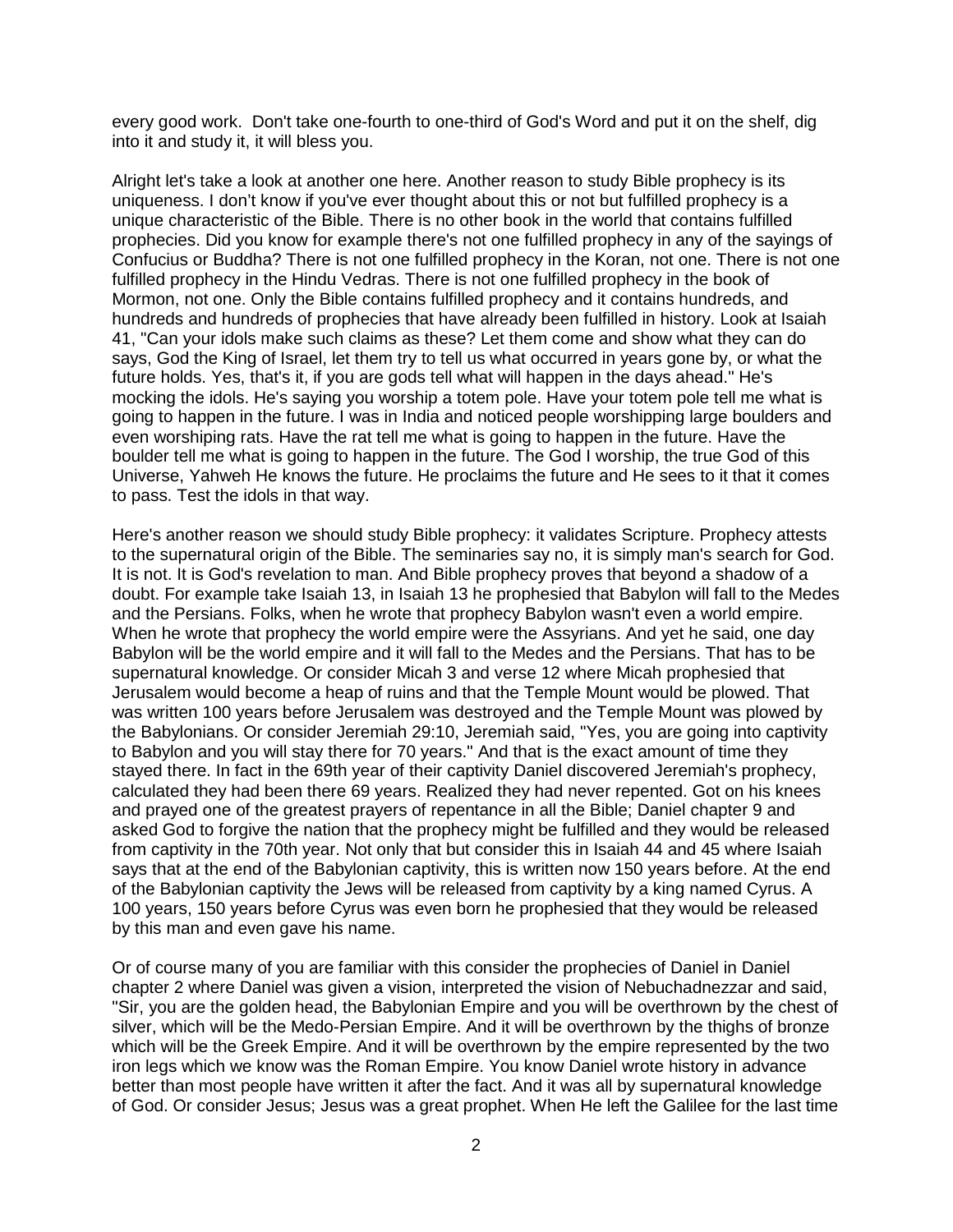to go to Jerusalem He put a curse upon three cities. He put a curse upon Capernaum, and Bethsaida, and Chorazin and He said, "If I had preached in Sodom and Gomorrah what I preached here, Sodom and Gomorrah would have repented. You didn't repent, curse be upon you." About 150 years later there was a great earthquake, those three cities were totally destroyed. Tiberius was not but those three were. They were so totally destroyed that by 1800 critics of the Bible were writing books in which they were saying we can prove beyond a shadow of a doubt the Bible is full of myth, legend, and superstition because it said Jesus spent His ministry in those three towns and they never existed. Today you can go visit all three because since 1850 all three have been discovered by the archaeologists. Jesus was a prophet. In fact this picture of Him sitting on the Mount of Olives reminds me of the fact that in the last week of His life He looked out on that city and said, "You see this city, you see that Temple not one stone will be left upon another. The Temple will be destroyed." And it was 40 years later in 70 AD just as He prophesied. Was that a coincidence? I don't think so.

Alright, let's consider another reason for studying Bible prophecy and that is it validates Jesus as who He said He was; that He was God in the flesh. Bible prophecy I think is the greatest evidence of that. Look for example at Micah 5:2 this is probably one of the best known prophecies about the First Coming of the Messiah. It says in Micah 5:2 that the Messiah will be born in the town of Bethlehem. This was written 500 years before Jesus was born. But you know it says more than that. I don't know if you ever noticed this, it says more than that. It says He will be born in Bethlehem Ephrata. You ever wonder about that? Bethlehem Ephrata. Do you know why He said that? Because when He wrote that prophecy there were two Bethlehems in Israel. There were two. There was one up near the Sea of Galilee, and there was one down south of Jerusalem. And He wanted to nail it. It's like if today I ask you where you were born and you said, "I'm born in Springfield." I'd have to ask you another question because there is a Springfield, Missouri, and a Springfield, Illinois, and a Springfield in almost every nation in the union. Well, there were two Bethelehems. The prophet nailed it precisely. These are not general, vague prophecies like the ones that Nostradamus wrote that you could take and interpret in any way you want to interpret them. These are precise prophecies, "He will be born in Bethlehem Ephrata."

Or consider this one in Psalm 22 one of the most amazing prophecies of all about Jesus the whole Psalm is about the crucifixion. And in Psalm 22 verse 16 it says the Messiah will die by having His hands and His feet pierced. Folks that was written 1,000 years before Jesus. Written by King David, 1,000 years before Jesus. It was written at a time when the only way of execution by the Jews was by stoning. A 1,000 years later the only way the Jews executed, stoning. But, they couldn't stone because the power of execution had been taken away by the Romans. And the Romans had developed a system called crucifixion in which the hands and the feet were pierced. This has to be supernatural knowledge for a person to prophecy that 1,000 years before Jesus is born, 700 years before the Romans developed crucifixion as a sophisticated way of killing people.

Or, Zechariah, the little book of Zechariah it's amazing the prophecies that are in that little book. People always say, "Oh that is an apocalyptic book doesn't mean what it says." Well how about the First Coming prophecies? It says the Messiah will come on a donkey. He will be hailed as a king. He will be betrayed. He will be betrayed by a friend. He will be betrayed for 30 pieces of silver. The 30 pieces of silver will be used to buy a potter's field. It says He will be lifted up. It said He will be pierced. All of those prophecies in that one little book and every one of them literally fulfilled in the life of Jesus. Well, one time I did an intensive study of all the Messianic prophecies in the Bible and I came to the conclusion that there are approximately 330 prophecies in the Hebrew Scriptures concerning the First Coming of the Messiah, but many of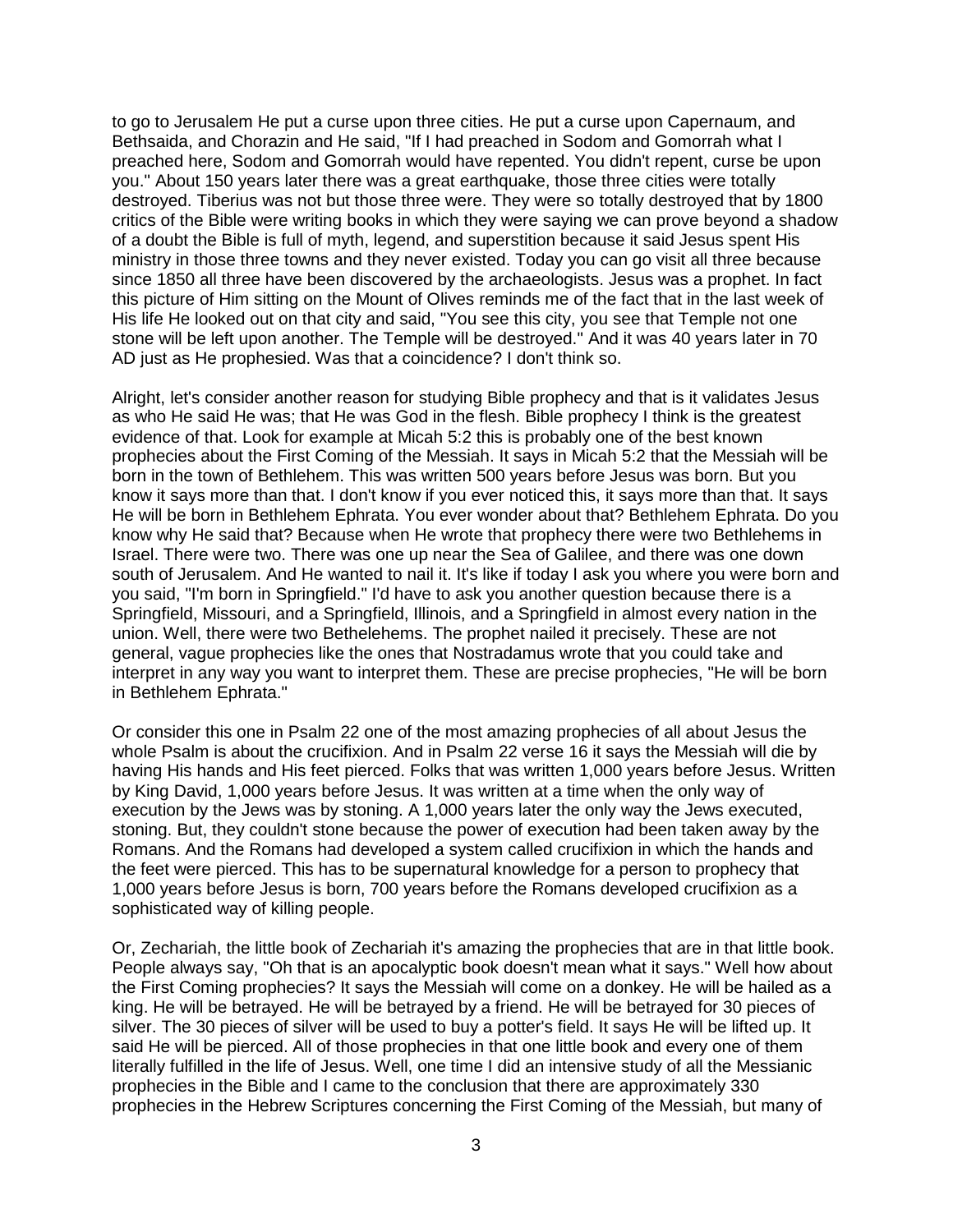those are repetitive. For example many times it says the Messiah will be of the lineage of David or the tribe of Judah. So if you go through and you take out all the repetitive prophecies I came up, and I have these listed in a book out there called, "The Christ in Prophecy Study Guide," 109 separate and distinct prophecies. 109 that Jesus fulfilled. That's a lot of prophecies for one person to fulfill.

Now, the odds of just seven of those being fulfilled accidently in someone's life are 1 in 10 to the 17th power. That is a one with 17 zeros after it or 1 in one-hundred quadrillion. That's not my calculations those are the calculations of an astrophysicist who taught at a college in California back in the 40's and 50's by the name of Peter Stoner. I never met Peter Stone I wish I could have he's gone to be with the Lord now. But he wrote a book that was published by Moody Press and in this book he calculated these odds. You can go to the book, you can find all the calculations there, and this was just 7 of the prophecies, not 109 he just took 7 of the most famous prophecies concerning the Messiah and he calculated the odds at 1 in 10 to the 17th power. That is beyond the realm of accidental. It just can't be. And again I never met Peter Stoner but I know he was a good guy and the reason I know he's was a good guy is because in his book, "Science Speaks," he uses Texas to illustrate this point, and I love that. So, here is his illustration using the great state of Texas. He said, "I want to give you an idea of what 1 in 10 to the 17th is. He said lets fill the state of Texas knee deep in silver dollars. Then fly over the state and flip out one silver dollar that has a black check mark on it. Then turn lose 10,000 bulldozers and let them just bulldoze around the state for about 10 years and get those silver dollars really mixed up. And then take a guy and blindfold him. The odds that on the first draw he will reach down and pick up the silver dollar with the black check mark is 1 in 10 to the 17th power." We are not talking about coincidence here folks. We are not talking about accidental things. We are talking about prophecy fulfilled supernaturally in the life of Jesus Christ.

Another reason to study Bible prophecy is it is a great tool of evangelism. Most people don't realize this, it is a tremendous tool of evangelism. It can be used as an effective tool to win people to Jesus. And the very first Gospel sermon ever preached is proof positive of it. Go home read Acts 2 that short sermon there that Peter preaches. All he did in that sermon was say, "The prophets said the Messiah would do this; Jesus fulfilled it. The prophet said the Messiah would do this; Jesus fulfilled it. The prophet said the Messiah would do this; Jesus fulfilled it. That is all it is one prophecy after another. And suddenly the people just interrupted him and said, "What must we do to be saved?" They were convicted by the teaching of Bible prophecy and him showing them that Jesus had fulfilled it.

Or consider Philip and the eunuch. Philip is given a horizontal rapture, he is taken over to a road. He sees this Ethiopian eunuch coming down the road and he reading a big scroll and he stops and they start talking. He says, "What is this scroll?" And he quotes it and what is it? Isaiah 53. He says, "Do you understand it?" He said, "I don't understand it." He said, "Let me explain it." He explains how Yeshua, Jesus was the fulfillment of Isaiah 53. The man is baptized, goes on his way rejoicing the first African convert, probably the guy who founded the Coptic Church. All with Bible prophecy. Second Timothy 3:15, "From childhood you Timothy, have known the sacred writings which are able to give you the wisdom that leads to salvation through faith which is in Christ Jesus." Folks that was written before the New Testament existed. When he says from childhood you've known the sacred writings, he's not talking about Matthew, Mark, Luke and John. He's not talking about anything in the New Testament. He's saying Timothy from the time you were a child you have been taught the Torah, you have been taught what we call the Old Testament and from that alone you received enough wisdom to lead you to salvation through faith which is in Christ Jesus. And I would submit to you that is primarily through the study of Bible prophecy.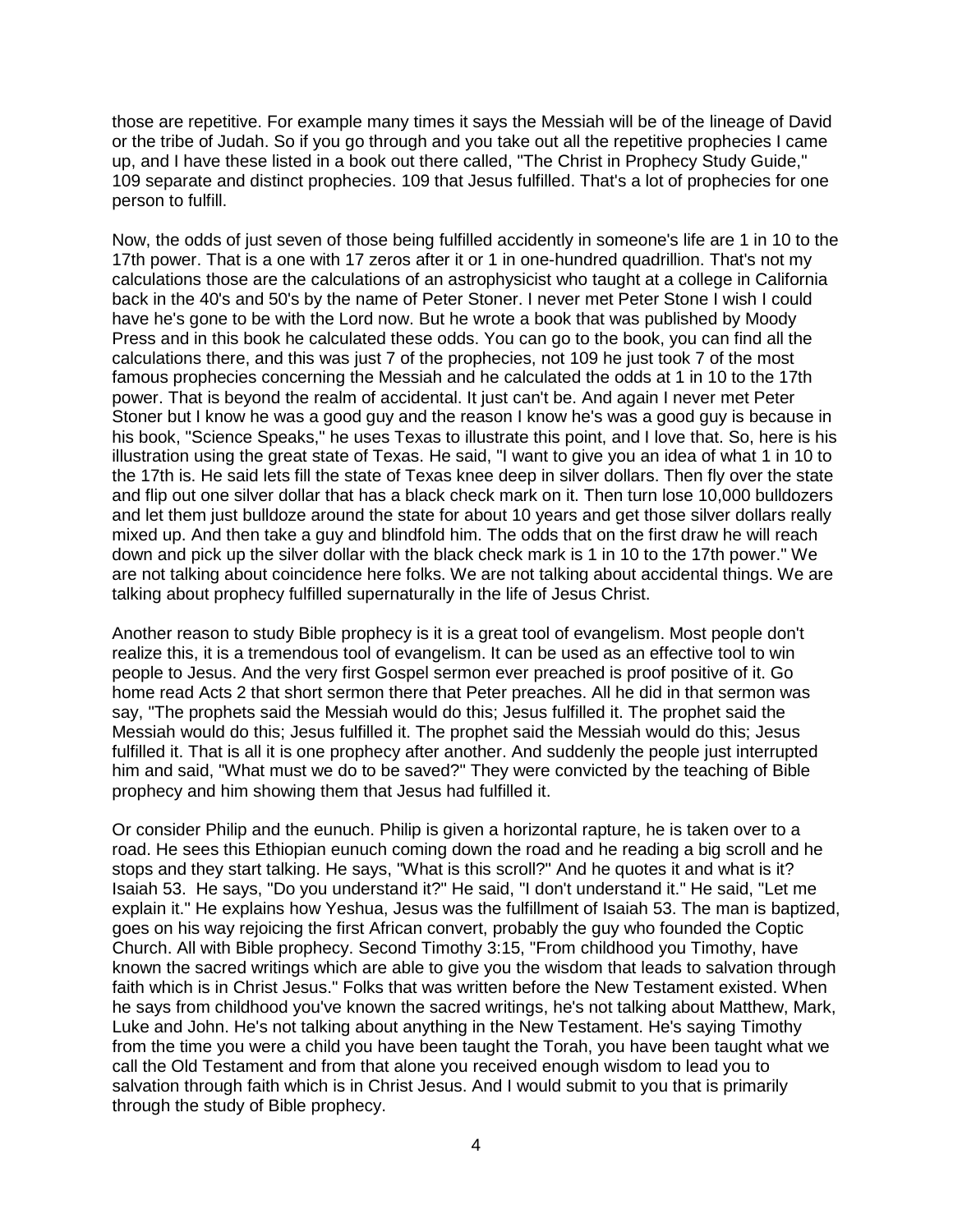Another reason to study Bible prophecy, it is a great tool of moral teaching. The prophetic Word is a great repository of moral teaching. Most people don't realize that if you go through the prophets you will find three or four times as much stuff forth telling the present rather than foretelling the future. They spent most of their time reading the riot act to people. They spent most of their time talking about religious hypocrisy and things of that nature. Let me give you an example here is a quote from Amos. I love Amos I call him the Harry Truman of the Old Testament because he spits words like bullets. And look at what he says here. He is speaking for God and he says to them, "I hate, I reject your festivals nor do I delight in your solemn assemblies. Even though you offer up to me burnt offerings and your grain offerings I will not accept them. And I will not even look at the peace offerings of your fatlings. Take away from me the noise of your song. I will not even listen to the sound of your harps. But let justice roll down like waters and righteousness like an ever flowing stream." God is interested in justice. He is interested in righteousness. The Word is full of passages about His concern for widows and orphans, and for people using unjust scales. He is concerned about social justice. Yes, He is. He is more concerned about the salvation of our souls, but He is also concerned about social justice. And what he is saying here is not that these things are unimportant, they are important. But they are unimportant if you go through all this religious rigmarole and then you go home and cheat on your wife. And cheat on your business partner. And cheat on your taxes. What good is all the religious rigmarole? It's all a bunch of hypocrisy.

Let me show you how this will preach. Here is Dave Reagan's paraphrase version, "I hate; I reject your Gospel meetings. Nor do I delight in your worship services. Even though you offer up to me your tithes and offerings I will not accept them and I will not even look at your communion services. Take away from me the noise of your hymns. I will not even listen to the sound of your pianos. But let justice roll down like waters and righteousness like an ever flowing stream." The prophets are powerful in talking about morality. Morality.

Well here is another reason to study Bible prophecy it is a great stimulus for spiritual growth. I've already alluded to that. It provides hope. The average Christian has very little hope in terms of trying to define. You ask the average Christian, "What is your hope?" And they'll say, "My hope is to go to Heaven." You say, "Ok, what is Heaven?" And suddenly they become very inarticulate. Are you going to have a body? Going to have a name? Going to be recognizable? Are you going to eat? You going to work? You going to create things? Where are you going to be? Are you going to be on a cloud playing a harp? You going to be--is it going to be on the ground? Are you going to be on the New Jerusalem in the ground, or New Jerusalem out in space? Did you know the Bible answers every question I just asked? Every one of them. But we just haven't studied. We don't know. I've learned this; I've learned the more you know about Bible prophecy the greater your hope will be. The greater your hope will be. Promise after promise, after promise, after promise is made to us as overcomers and we need to know those promises and live in the hope and expectation of those promises. Another reason it inspires evangelism as I said and it also motivate holiness. Almost every passage in the New Testament that talks about prophecy says for example in 1 John it says focus your life upon the return of Jesus Christ. Think about the return of Jesus Christ because as you think about the return of Jesus Christ you will purify yourselves. It inspires evangelism and holiness. It is very practical.

An eighth reason to study prophecy and that it provides understanding of current events. There is no way you can understand and appreciate the decay of society today unless you know what the Bible says about that. Unless you know that Jesus said, prophesied point blank the world is going to go in a circle. When I come back it is going to be just as evil, just as violent, just as immoral as it was in the days of Noah. And we are seeing that happening before our very eyes.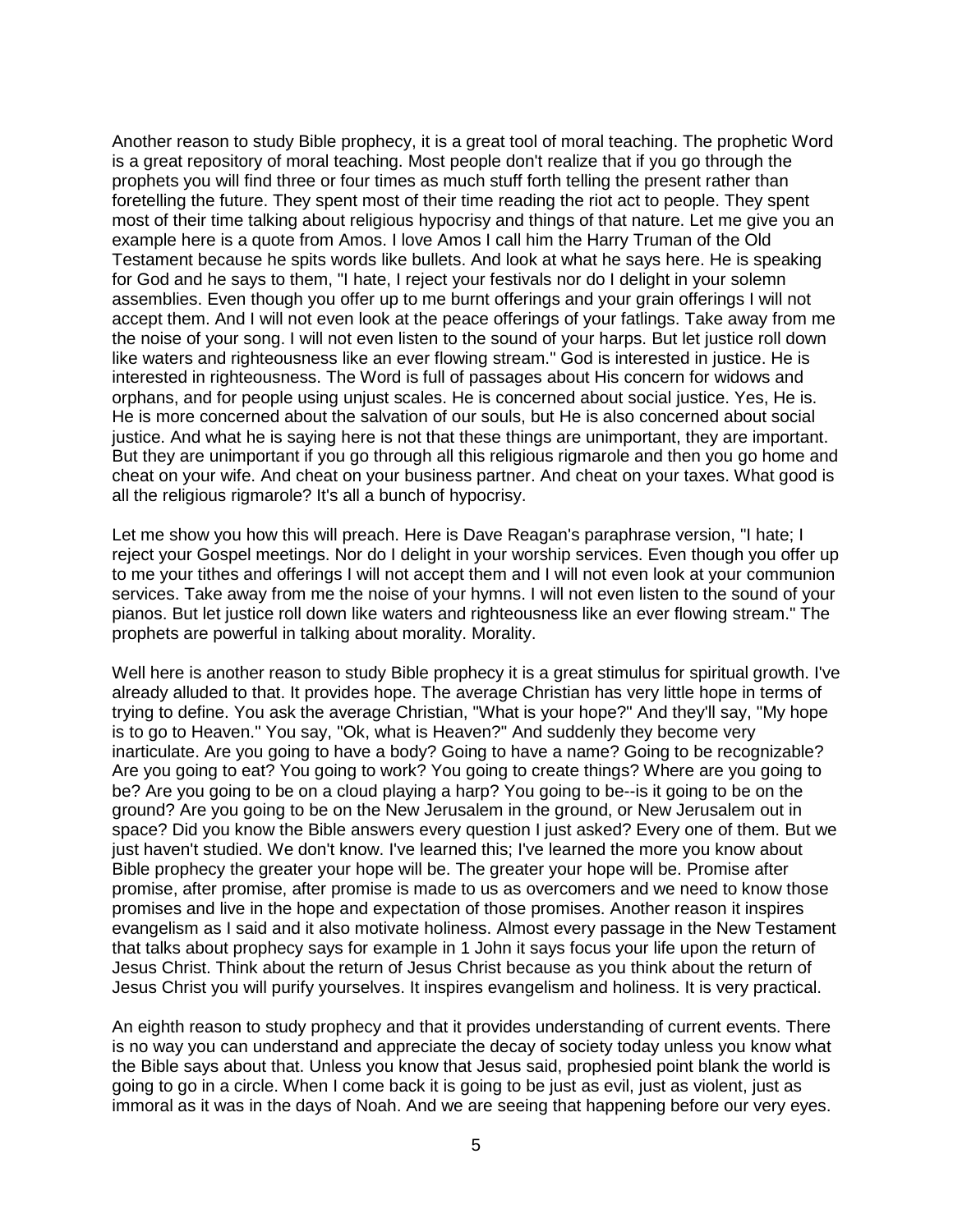Look put that back on the screen fellas, I want you to look at this "Time Magazine" cover here. Even people who are secular, even people who do not have a spiritual bone about them recognize the deterioration of society. Here is a whole cover of "Time Magazine" devoted to dirty words in movies, and television, and radio, and the shock jocks and all that. "What is our nation coming to?" they say.

Or consider this apostasy in the church. Who would ever dream, dream just 20 years ago that we would live in an age where denominations were endorsing homosexuals as bishops of their churches, and even advocating marriage between homosexuals? That is how fast it has deteriorated. It's amazing. I know a bishop of a church of a major denomination who wrote a book about five years ago in which he denied the virgin birth, denied the miracles of Jesus, denied the Second Coming and argued that Paul and Timothy were homosexual lovers. Why does he even bother? Why does he even bother? More and more we are seeing people like even among people calling themselves evangelicals like the Emergent Church Movement who are just taking the Word of God and throwing it out saying, "Oh, well, you know there's not really any truth we just got to be touchy, feely about this. And we mustn't be judgmental. And we mustn't be intolerant and so forth, and so on." And truth is going out the window. It reminds me of W. A. Criswell the former pastor of First Baptist Church who once said, "You know the more I look around at the apostasy in the Church I've come to the conclusion that most people believe that the only part of the Bible that is inerrant and inspired is that part they agree with." You know I agree with, it's inspired. If I don't agree with its not inspired, got to throw that out, cut that out, get the scissors and chop on it. That's where we are today in the apostasy of the Church.

Or consider the Middle East. I think as Bill clearly illustrated to you there is no way, no way you could even begin to understand what is going on the Middle East today unless you know something about the history of Israel from the Word of God; the promises of God to Israel. The fact that Israel has an everlasting covenant there for that land that God has never taken away. The deed to that land belongs to them. And you can't understand all the conflict that is going on there today unless you get into Bible prophecy and suddenly your eyes will be open and you will be understanding things that you never understood before.

And finally we need to study Bible prophecy because it reveals the season of the Lord's return. Nobody can know the date, but we can know the season. Beyond a shadow of a doubt we can know the season. Look at this, 1 Thessalonians chapter 5, "Now as to the signs and the seasons brethren you have no need of anything to be written to you for you yourselves know full well that the Day of the Lord will come just like a thief in the night." That's where I used to stop reading. The church I was in we stopped there. And the preacher would say, "See, not anything you need to know about the coming of the Lord. He will come like a thief in the night, going to sneak up on you. Might as well not think about it. Nor worry about. Not be focused on it just go on and live your life. Then one day I kept reading, look what it says, "But you brethren, you believers, are not in darkness that the day should overtake you like a thief. For you are sons of light, and sons of day. We are not of night or darkness so then let us not sleep as others do but let us be alert and sober." Why are we sons of day? Because we have the Holy Spirit residing inside of us. And by leaning on the Holy Spirit we can understand things from the Word of God that others cannot understand. We can know the season of the Lord's return. He is coming like a thief in the night for the world. He is coming like a thief in the night for unbelievers. He is coming like a thief in the night even for those who are believers but don't know Bible prophecy. But for those who know Bible prophecy He is not coming like a thief in the night. I remember a few years ago I was in Orlando, Florida speaking and there was a great man of God there by the name of Albert Peak. He's gone to be with the Lord now. He is 80 years old, this was the early 90's, 80 years old and he got up and he said, "I've been asked to speak on the signs of the times that point to the soon return of Jesus." He said, "I've been preaching on this for 60 years."